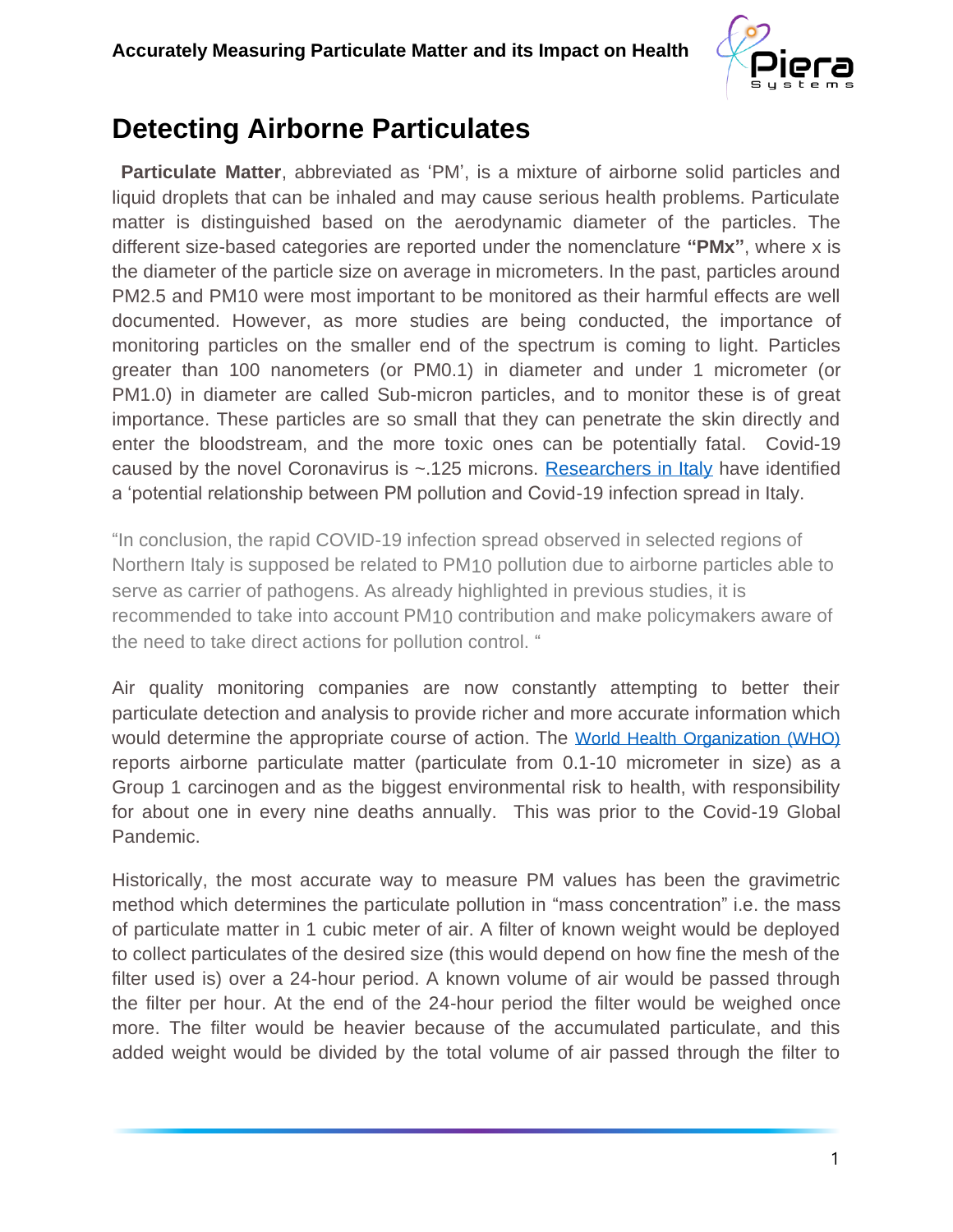

yield the **"mass concentration"** of PMx in  $\mu g/m^3$ , i.e. micrograms of particulate per cubic meter of air.

This method comes with its [limitations](https://www.sciencedirect.com/science/article/pii/S2590162119300346?via%3Dihu). The setup is bulky, expensive, usually one specific PM level data can be obtained averaged over 24-hours. It requires multiple setups running simultaneously to get the distribution of the particulate pollution in various PM levels, which is far from being cost-effective. Also, the method is not for real-time monitoring, inapplicable for tracking changes in air quality affected by many factors such as humidity, temperature, air currents, traffic, etc. throughout the day.

Therefore, real-time optical particle counters (OPCs or dust sensors) have become the standard means for measuring air quality as they are the most cost-effective and are easy to use. Moreover, these sensors are quite small, which makes integrating them into other air-treatment appliances such as air purifiers and air conditioners easy. These sensors are usually based on the principle of light scattering. There is an air chamber in the sensor module takes in ambient air containing particulates, and they are subjected to a light beam (Infrared, or laser). A photodiode converts scattered light scattered by the particulates (photon packets) into a voltage signal, which can be translated into meaningful data. However, the low-cost light scattering type particulate sensors are using LPO (Low-Pulse Occupancy) time measurement technology, effectively measuring opacity of particles in a certain sampling time rather than counting individual particles. The manufacturers rely heavily on algorithms to estimate various sized particulate concentration (usually just PM2.5 and PM10) with questionable accuracy and yet, it is not enough to overcome the inherent limitations of hardware itself. This [research](https://eta.lbl.gov/publications/performance-low-cost-indoor-air) paper from Lawrence Berkeley National Laboratory concludes;

"LCMs (low cost monitors) had low or no response to sources for which all mass was in particles smaller than 0.25 (micron)m, including steady candle flames and cooking without frying or grilling. PM10 data from LCMs was more variable than PM2.5"

You can access the full article [here.](https://foobot.io/wp-content/uploads/2019/03/Singer-2018-Indoor-Air-Consumer-Monitors-FINAL.pdf)

So, the need for a more accurate, real-time, particulate matter sensor that can deliver complete data for analysis, decision making, and action is clear…

# **Piera Systems Technology**

Our Intelligent Particle Sensor Module, **"Piera-1"** is an optoelectrical sensor also based on laser scattering. For processing Piera-1 utilizes our **"PCIC"** (Particle Counting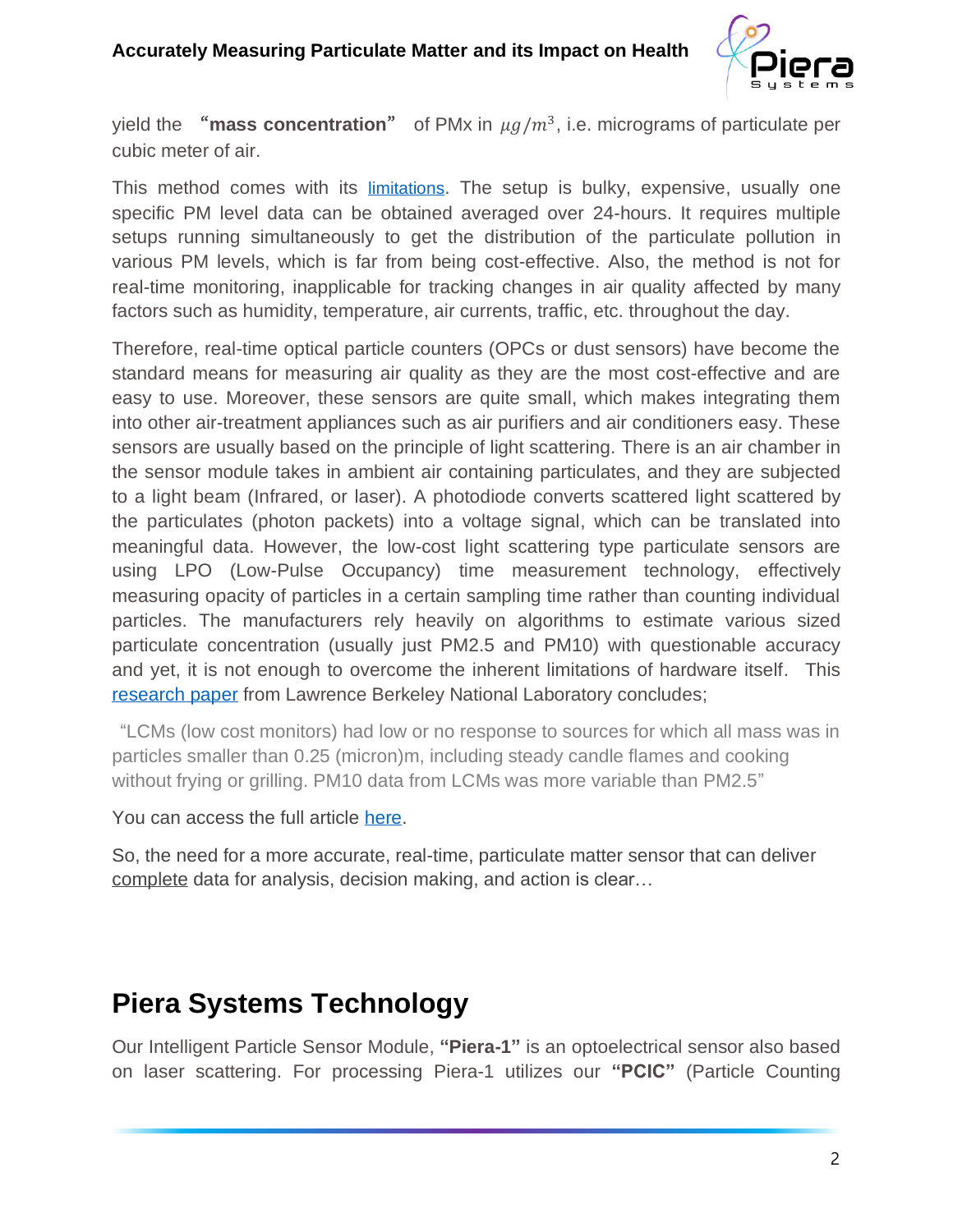## **Accurately Measuring Particulate Matter and its Impact on Health**



Integrated Circuit), a derivation of an ASIC originally developed for photon-counting live X-ray image data processing (3 granted US patents). The working principle is identical in a sense that the microchip is capable of processing tiny currents resulting from scattered photons off of obstacles whether they are airborne particles or organic materials (i.e. viruses). The PCIC can identify different sized particles and their concentration by directly counting pulses of different levels of photon energy, featuring superior accuracy, resolution and true real-time data acquisition compared to existing sensors based on the LPO technique.



Approximation of particle occupancy

Particle data in 5 size-based categorizations

Figure 1. conventional LPO Time measurement technology (left) vs. direct particle-counting technology (right) of Piera Systems

**PCIC**



Figure 2.  $2n_d$  generation PCIC (QFN – 32 pins 5mm x 5mm) and its test board

Our state-of-the-art ASIC is capable of sampling and processing a much smaller signal from the photodiode at least 1,000 times faster (in a given time frame) than the existing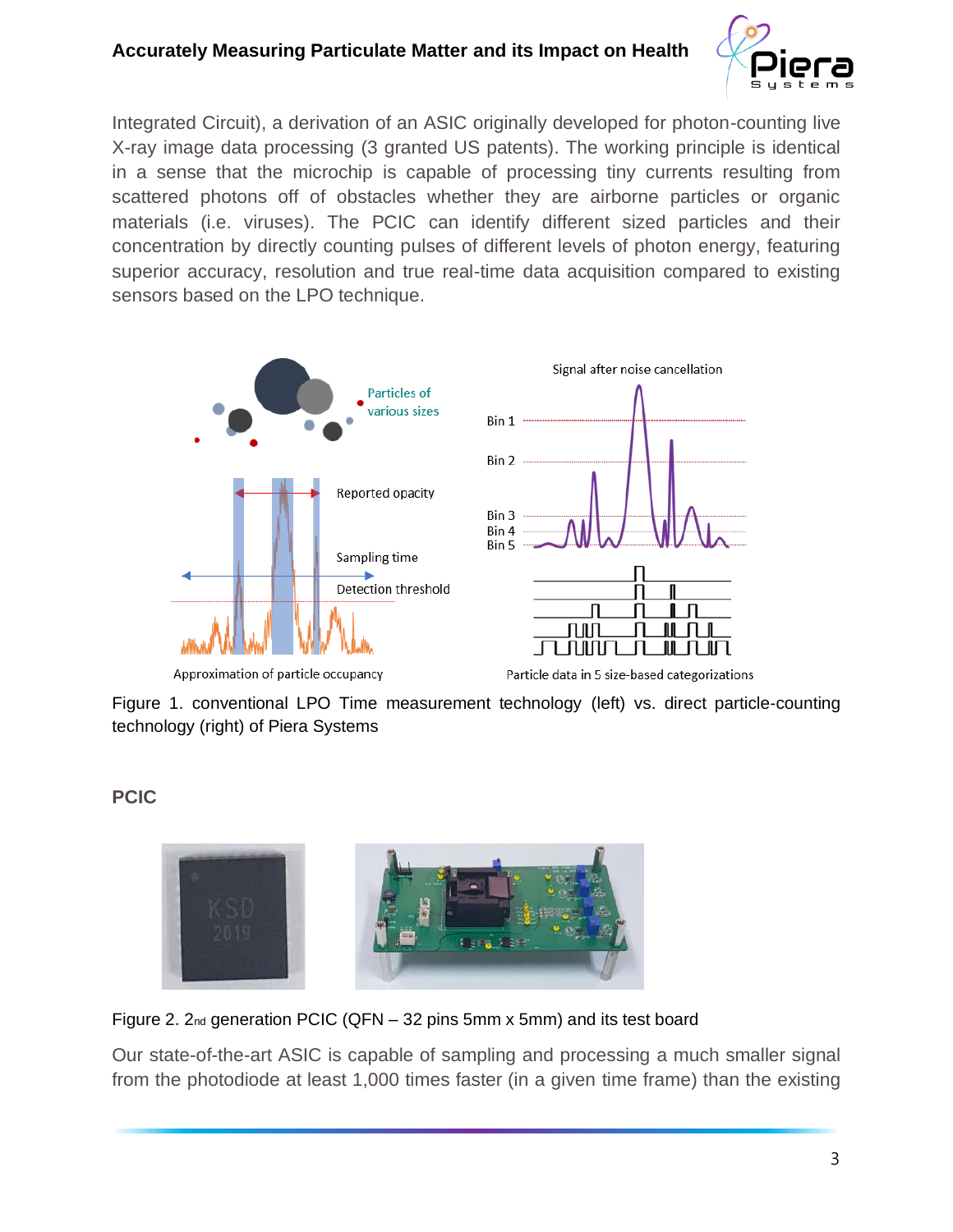

sensors' which operate at less than 1kHz. Such high-speed sampling is essential to ensure minimal meaningful data loss. Unlike any other sensor's processor, the PCIC has been designed to have extremely high SNR (Signal-to-Noise Ratio), effectively cancelling out common noise by using zero-bias differential amps – capable of correctly detecting small signals otherwise hidden in the noise. Moreover, the PCIC determines particulates based on 3 distinct pieces of information: width, absolute amplitude, and number of signals. The resulting data goes to 5 programmable discriminators (bins) for a size & count based categorization of the particulates (future versions will support up to 9). Compared to the LPO time measurement that relies only on pulse width information, the PCIC can deliver at least 100% more accurate and reliable particulate count data with more than 2 times faster overall speed.

The PCIC has 16-bit parallel digital outputs for 5 different sized particulate count data, and an analog output directly from the analog front-end. The chip is manufactured on a mixed-signal 180nm standard process with 1-poly 8-metal at a leading semiconductor foundry (Global Foundries). It is small (5mm x 5mm) and can easily be integrated with existing sensor modules.



### **Intelligent Particle Sensor: Piera-1**

Figure 3. Piera-1 (4.1cm x 4.1cm) and its block diagram

Air flows through the air chamber as the particulate matter travels through it and out the other side. The particles pass through the laser beam which is angled appropriately so that the scattered photons are received by the photomultiplier (or photodiode). It is then converted to a mass/number concentration through PCIC and algorithms proprietary to Piera Systems. Each of the 5 programmable bins of PCIC can be customized and calibrated to simultaneously output 5 different types of number/mass concentration data within a desired range, anywhere from  $< 0.1 \mu m$  -10 $\mu m$ . PCIC, a fully integrated chip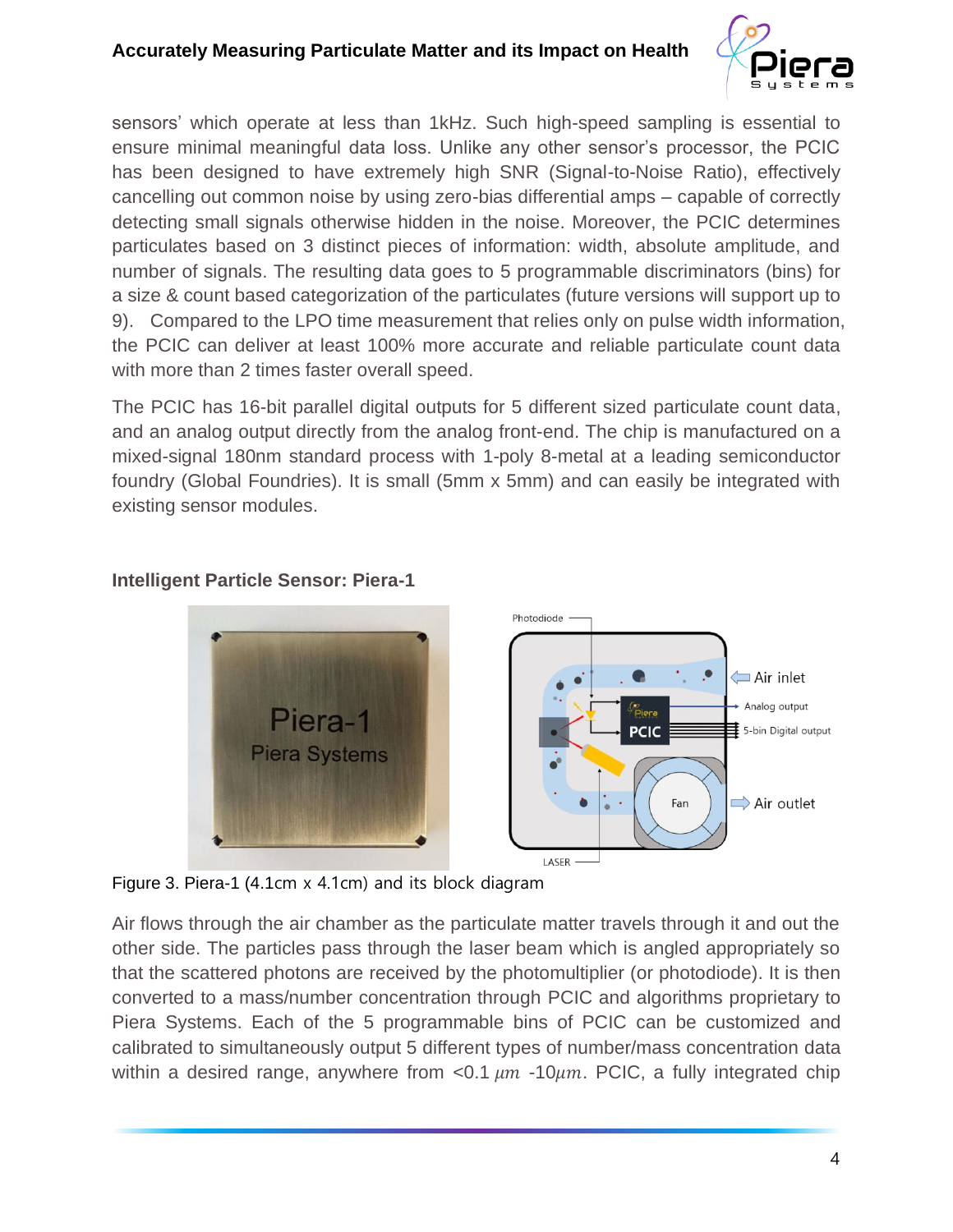## **Accurately Measuring Particulate Matter and its Impact on Health**



makes the Piera-1's circuit board much smaller compared to other sensors that use discrete components (more than 8 passive components and 3-5 active components). Using PCIC on Piera-1 provides huge advantages in terms of manufacturing cost due to drastically reduced number of required through-holes on the PCB. By eliminating most of the discrete components, Piera-1 has better noise immunity – much less susceptible to error induced by parasitic resistance and capacitance (overall noise reduction: 20- 30%), and features low power consumption (~20mA compared to >65mA).

Piera-1 operates on 5V, and supports UART and I2C communication. It is applicable to air quality monitoring, vape/smoke detection, spectrum analyzer for noxious gases and more.

#### **Summary of Technology**

- 1. Intuitive direct-particle counting methodology more than 100% faster overall performance
- 2. High resolution and minimal data loss due to at least 1,000x faster sampling, noise cancellation circuitry
- 3. Extremely accurate real-time particulate data available in 5 simultaneous sizebased categorizations
- 4. Low manufacturing cost, high reliability, ultra low power consumption

Together PCIC and Piera-1 ensure users have the power to monitor whatever PM levels they need with the highest accuracy and resolution in real-time. The data can be used in a variety of digital health applications to monitor air quality, classify its components and take actions to improve it.

An example is **"Canāree"**, our first Digital Health product which leverages Piera-1 and can identify uniquely vape and cigarette smoke. Lab Analysis of the data captured by Canāree resulted in an Algorithm that can detect and uniquely identify vape and smoke, accurately detect its presence, mass concentration and persistence (how long it remains in the air). [Here](https://www.facebook.com/104011531183423/videos/2732854546832567/?story_fbid=119966399587936&id=104011531183423&__tn__=K-R) is a video demonstration. Currently a proof of concept, it shows the types of products that can developed to leverage Piera Systems technology.

In Summary, Piera Systems breakthrough technology delivers accurate, complete, realtime data about Particulate Matter in a low cost, programmable platform. This will lead to a range of new applications in the emerging field of Digital Health (Air Purifiers, Air Quality Monitors, etc.). Companies interested in evaluating our products can contact us via [email](mailto:info@pierasystems.com) or at +1.647.447.7919.